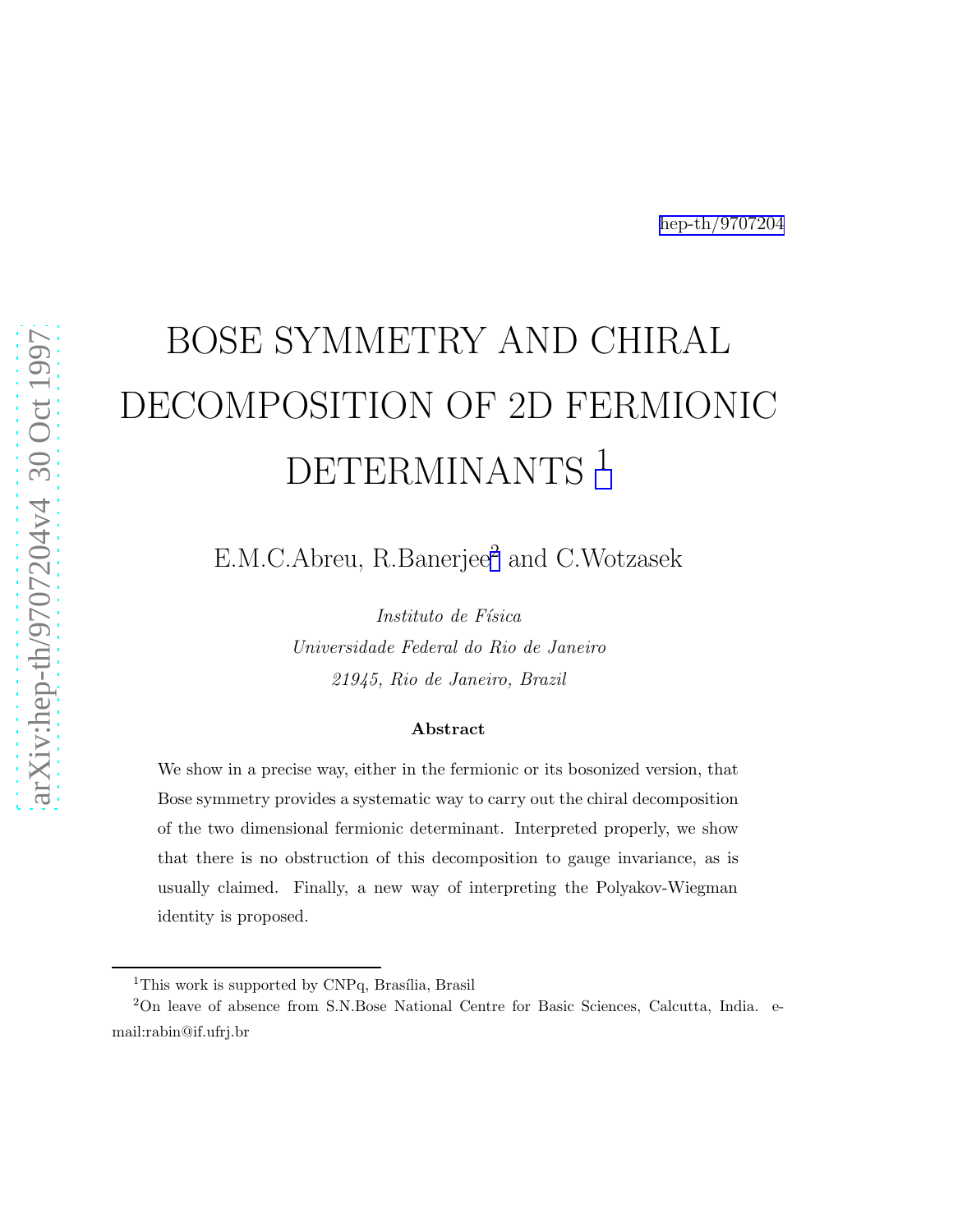<span id="page-1-0"></span>It is often claimed[[1\]](#page-15-0) that the chiral decomposition of the two dimensional fermionic determinant poses an obstruction to gauge invariance. In this paper we clarify several aspects of this decomposition. Contrary to the usual approach, the inverse route, whereby two chiral components are fused or soldered, is also examined in details. A close correspondence between the splitting and the soldering processes is established. By following Bose symmetry it is possible to give explicit expressions for the chiral determinants which show, in both these procedures, that there is no incompatibility with gauge invariance at the quantum level. Two important consequences emerging from this analysis are the close connection between Bose symmetry and gauge invariance, and a novel interpretation of the Polyakov-Wiegman identity[[2\]](#page-15-0).

It is worth mentioning that understanding the properties of 2D-fermionic determinats and the associated role of Bose symmetry is crucial because of several aspects. For instance, the precise form of the one cocycle necessary in the recent discussions on smooth functional bosonisation [\[3](#page-15-0), [4](#page-15-0)] is only dictated by this symmetry [\[5\]](#page-15-0). Furthermore this cocycle, which is just the 2D anomaly, is known to be the origin of anomalies in higher dimensions by a set of descent equations[[6\]](#page-15-0). Incidentally, the anomaly phenomenon still defies a complete explanation.

To briefly recapitulate the problem of chiral decomposition, consider the vacuum functional,

$$
e^{iW[A]} = \int d\bar{\psi} \ d\psi \exp\{i \int d^2x \ \bar{\psi}(i\partial \!\!\!/ + e\!\!\!\! A)\psi\}
$$
  
= det(i\partial \!\!\!/ + e\!\!\!\! A) (1)

where the expression for the determinant follows immediately by imposing gauge invariance,

$$
W[A] = N \int d^2x A_\mu \Pi^{\mu\nu} A_\nu \tag{2}
$$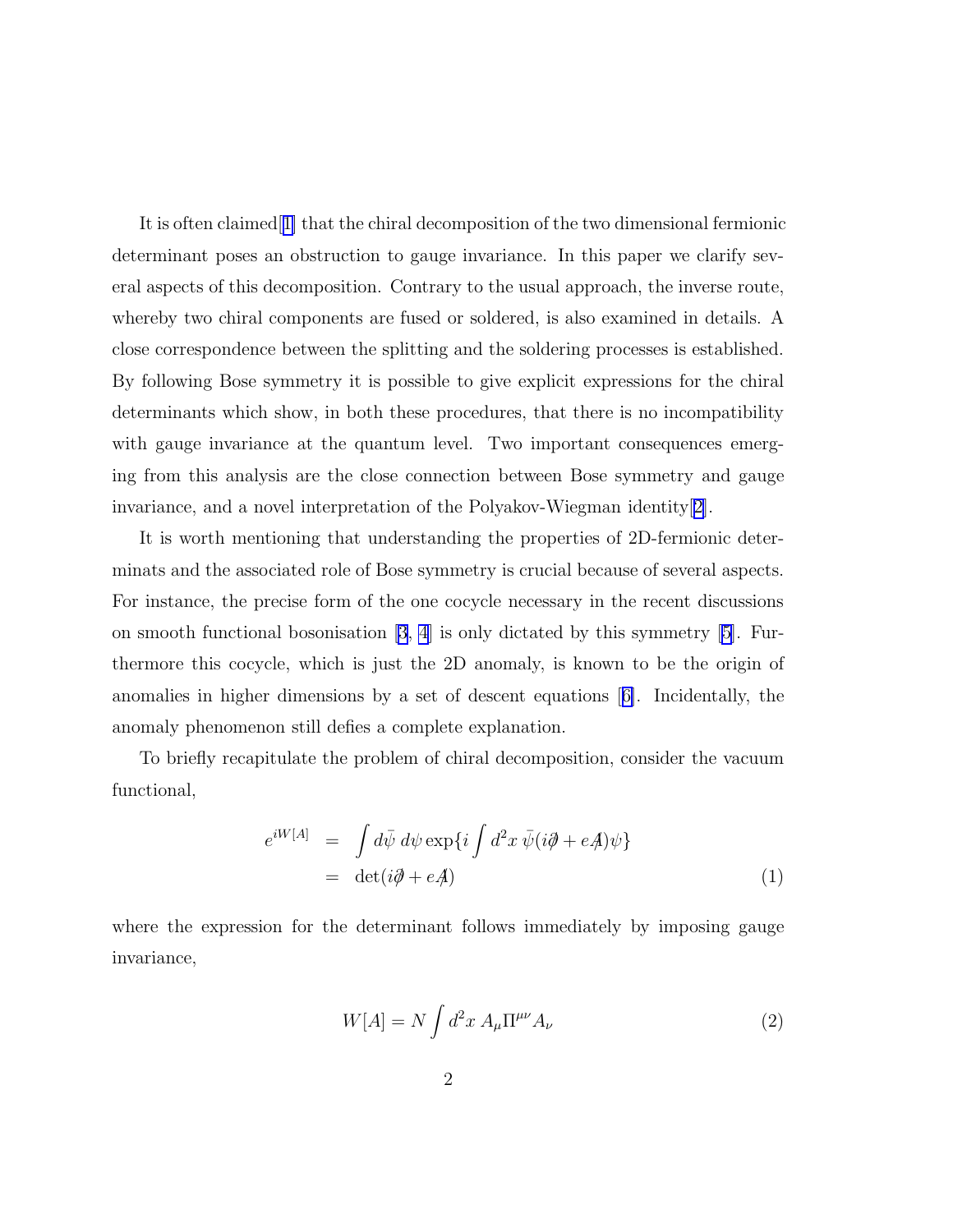<span id="page-2-0"></span>with  $\Pi^{\mu\nu} = g^{\mu\nu} - \frac{\partial^{\mu}\partial^{\nu}}{\Box}$ ;  $\mu, \nu = 0, 1$  being the transverse projector. An explicit one loopcalculation yields [[7\]](#page-15-0)  $N = \frac{e^2}{2\pi}$  $\frac{e^2}{2\pi}$ . Introducing light-cone variables,

$$
A_{\pm} = \frac{1}{\sqrt{2}} (A_0 \pm A_1) = A^{\mp} \quad ; \quad \partial_{\pm} = \frac{1}{\sqrt{2}} (\partial_0 \pm \partial_1) = \partial^{\mp} \tag{3}
$$

with the projector matrix given by,

$$
\Pi^{\mu\nu} = \frac{1}{2} \begin{pmatrix} -\frac{\partial_{-}}{\partial_{+}} & 1\\ 1 & -\frac{\partial_{-}}{\partial_{+}} \end{pmatrix}
$$
 (4)

it is simple to rewrite [\(2](#page-1-0)) as,

$$
W[A_+, A_-] = -\frac{N}{2} \int d^2x \left\{ A_+ \frac{\partial_-}{\partial_+} A_+ + A_- \frac{\partial_+}{\partial_-} A_- - 2A_+ A_- \right\} \tag{5}
$$

The factorization of([1\)](#page-1-0) into its chiral components yields,

$$
\det(i\partial + e\mathcal{A}) = \det(i\partial + e\mathcal{A}_+) \det(i\partial + e\mathcal{A}_-)
$$
\n(6)

where  $A_{\pm} = AP_{\pm}$  with the chiral projector defined as  $P_{\pm} = \frac{1 \pm \gamma_5}{2}$ . The effective action for the vector theory in terms of the chiral components is now obtained from (6), leading to an effective action,

$$
W_{eff} = -\frac{N}{2} \int d^2x \left\{ A_+ \frac{\partial_-}{\partial_+} A_+ + A_- \frac{\partial_+}{\partial_-} A_- \right\}
$$
  
=  $W[A_+, 0] + W[0, A_-]$  (7)

which does not reproduce the expected gauge invariant result  $(5)$ . The above factorization is therefore regarded as an obstruction to gauge invariance.

It is important to notice that (7) follows from (6) only if one naively computes the chiral determinants from the usual vector case (5) by substituting either  $A_+ = 0$  or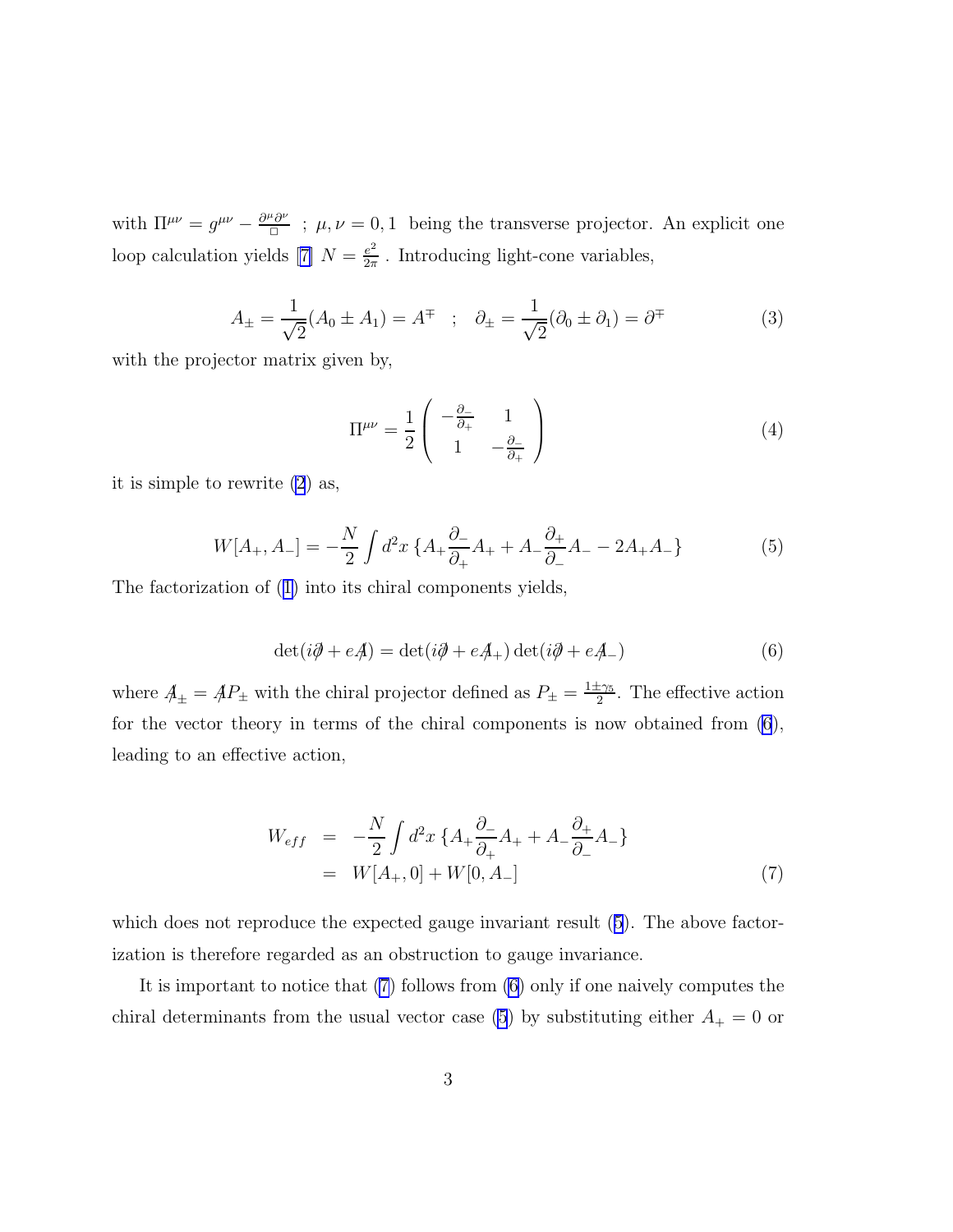$A_-=0$ . This may be expected naturally since  $\det(i\partial \!\!\!/ + e\!\!\!\! A)=\det(i\partial \!\!\!/ + e\!\!\!\! A_+ + e\!\!\!\! A_-).$ But the point is that whereas the usual Dirac operator has a well defined eigenvalue problem,

$$
\mathcal{D}\psi_n = (i\partial + e\mathcal{A})\psi_n = \lambda_n \psi_n \tag{8}
$$

with the determinant being defined by the product of its eigenvalues, this is not true forthe chiral pieces in the RHS of  $(6)$  $(6)$  $(6)$ , which lacks a definite eigenvalue equation  $[8, 5]$  $[8, 5]$ because the kernels map from one chiral sector to the other,

$$
\psi_{\pm}\psi_{\pm} = \lambda\psi_{\mp} \tag{9}
$$

with  $\psi_{\pm} = P_{\pm} \psi$ . Consequently, it is not possible to interpret, however loosely or naively, any expression obtainable from det  $\bar{\psi}$  by setting  $A_{\pm} = 0$ , as characterising  $\det D_{\!\mp}$ .

Sincedet  $D_{\pm}$  are not to be regarded as  $W[A_{+}, 0]$  or  $W[0, A_{-}]$  in ([7](#page-2-0)), it is instructive to clarify the meaning of the latter expressions. Reconsidering det  $\mathcal{D}$  as det $(i\partial + e\mathcal{A}_+ +$  $eA_{-}$ ) it is easy to observe that the fundamental fermion loop decomposes into four pieces (see figure).

At the unregularized level there are different choices of interpreting these diagrams, depending on the location of the chiral projectors  $P_{\pm}$ . In particular, by pushing one of these projectors through the loop and inserting it at the other vertex would yield vanishing contributions for the last two diagrams, since  $P_+P_-=0$ . It was shown earlier by one of us[[5\]](#page-15-0), in a different context, that Bose symmetry provided a definite guideline in manipulating such diagrams. In other words, the position of the projectors is to be preserved exactly as appearing above, and the contributions explicitly computed from([2\)](#page-1-0) by appropriate replacements at the vertices. This procedure implies a consistent way of regularizing all four graphs. Thus,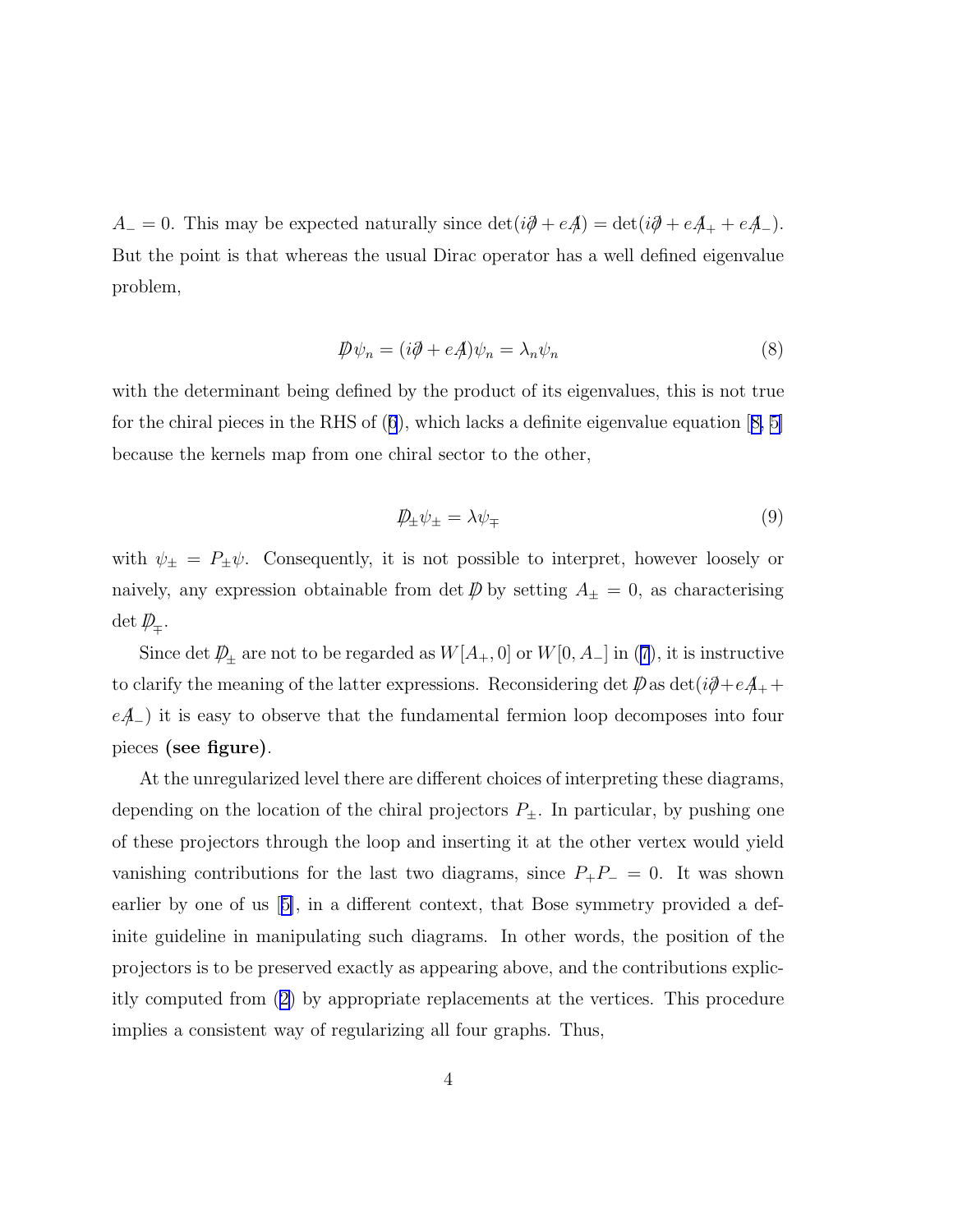$$
W_{1(2)} = N \int d^2x A_{\mu} \mathcal{P}_{+(-)}^{\mu\nu} \Pi_{\nu\alpha} \mathcal{P}_{-(+)}^{\alpha\beta} A_{\beta}
$$
  
\n
$$
W_{3(4)} = N \int d^2x A_{\mu} \mathcal{P}_{+(-)}^{\mu\nu} \Pi_{\nu\alpha} \mathcal{P}_{+(-)}^{\alpha\beta} A_{\beta}
$$
\n(10)

<span id="page-4-0"></span>where

$$
\mathcal{P}_{+(-)}^{\alpha\beta} = \frac{1}{2} (g^{\alpha\beta} \pm \epsilon^{\alpha\beta}) \quad ; \epsilon^{+-} = \epsilon_{-+} = 1 \tag{11}
$$

Using  $(4)$  it is easy to simplify  $(10)$  as,

$$
W_1 = W[A_+, 0] \, , \, W_2 = W[0, A_-] \, , \, W_3 = W_4 = \frac{N}{2}A_+A_- \tag{12}
$$

Adding all four terms exactly reproduces the gauge invariant result [\(5](#page-2-0)). If, on the contrary, Bose symmetry was spoilt in the last two graphs as indicated earlier so that $W_3 = W_4 = 0$ , the gauge noninvariant structure ([7\)](#page-2-0) is obtained. This shows the close connection between Bose symmetry and gauge invariance. Recall that the same is also true in obtaining the ABJ anomaly from the triangle graph[[9](#page-15-0), [10](#page-15-0)]. Furthermore  $W[A_+, 0]$  and  $W[0, A_-]$  are now seen to correspond to graphs  $W_1$  and  $W_2$ , respectively, evaluated in a very specific fashion. It is also evident that the incorrect manner of abstracting  $det(i\partial + eA_{\pm})$  from  $det(i\partial + eA)$  violates Bose symmetry leading to an apparent contradiction between chiral factorization and gauge invariance. Consequently the possibility of ironing out this contradiction exists by interpreting the chiral determinants as,

$$
-i\ln \det(i\partial + e\mathcal{A}_+) = W[A_+,0] + \frac{N}{2} \int d^2x \, A_+ A_- -i\ln \det(i\partial + e\mathcal{A}_-) = W[0,A_-] + \frac{N}{2} \int d^2x \, A_+ A_-
$$
 (13)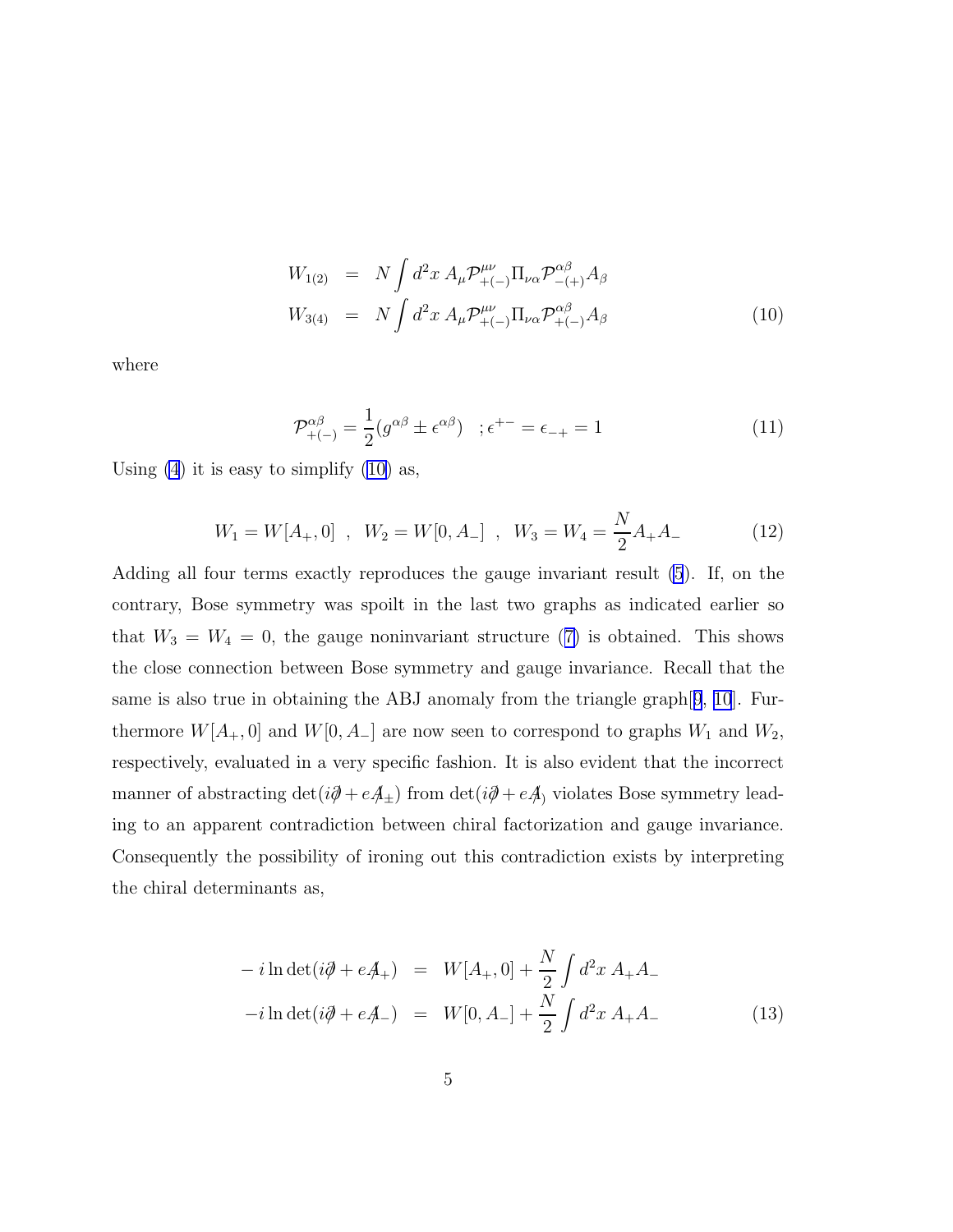<span id="page-5-0"></span>These expressions just reduce to the naive definitions if the crossing graphs are ignored or, equivalently, Bose symmetry is violated.

To put [\(13\)](#page-4-0) on a solid basis it must be recalled that([6\)](#page-2-0), as it stands, is only a formal identity. A definite meaning can be attached provided some regularization is invoked to explicitly define the determinants appearing on either side of the equation. Using a regularization that preserves the vector gauge symmetry of the LHS of([6](#page-2-0)) led to the expression  $(5)$ . As is well known  $[6, 11]$  $[6, 11]$  $[6, 11]$  there is no regularization that retains the chiral symmetry of the pieces in the RHS of [\(6](#page-2-0)). An explicit one loop computation yields [\[11](#page-15-0), [12\]](#page-15-0), in a bosonized language,

$$
W_{+}[\varphi] = \frac{1}{4\pi} \int d^{2}x \left( \partial_{+} \varphi \partial_{-} \varphi + 2 e A_{+} \partial_{-} \varphi + a e^{2} A_{+} A_{-} \right)
$$
  
\n
$$
W_{-}[\rho] = \frac{1}{4\pi} \int d^{2}x \left( \partial_{+} \rho \partial_{-} \rho + 2 e A_{-} \partial_{+} \rho + b e^{2} A_{+} A_{-} \right)
$$
(14)

where  $\alpha$  and  $\beta$  are parameters manifesting regularization, or equivalently, bosonization ambiguities. It is simple to verify that a straightforward application of the usual bosonization rules:  $\bar{\psi}i\partial \psi \to \partial_{+}\varphi\partial_{-}\varphi$  and  $\bar{\psi}\gamma_{\mu}\psi \to \frac{1}{\sqrt{2}}$  $\frac{1}{\pi} \epsilon_{\mu\nu} \partial^{\nu} \varphi$ , which are valid only when the vector gauge symmetry is preserved, would just reproduce (14) with  $a =$  $b = 0$ . Subsequently, by functionally integrating out the scalar fields  $\varphi$  and  $\rho$ , exactly yields the two pieces  $W[A_+, 0]$  and  $W[0, A_-]$  given in [\(7\)](#page-2-0), which is what one obtains by simply putting  $A_{\pm} = 0$  directly into the expressions for the vector determinant. This reconfirms the invalidity of identifying the chiral determinants by naively using rules valid for the vector case.

We now show precisely how two independent chiral components  $(14)$  are soldered to yield the LHS of [\(6](#page-2-0)). This idea of soldering was initially introduced by Stone [\[13\]](#page-15-0) and recently exploited by one of us[[14](#page-16-0)] in a different context. It consist in lifting the gauging of a global symmetry to its local version. Let us then consider the gauging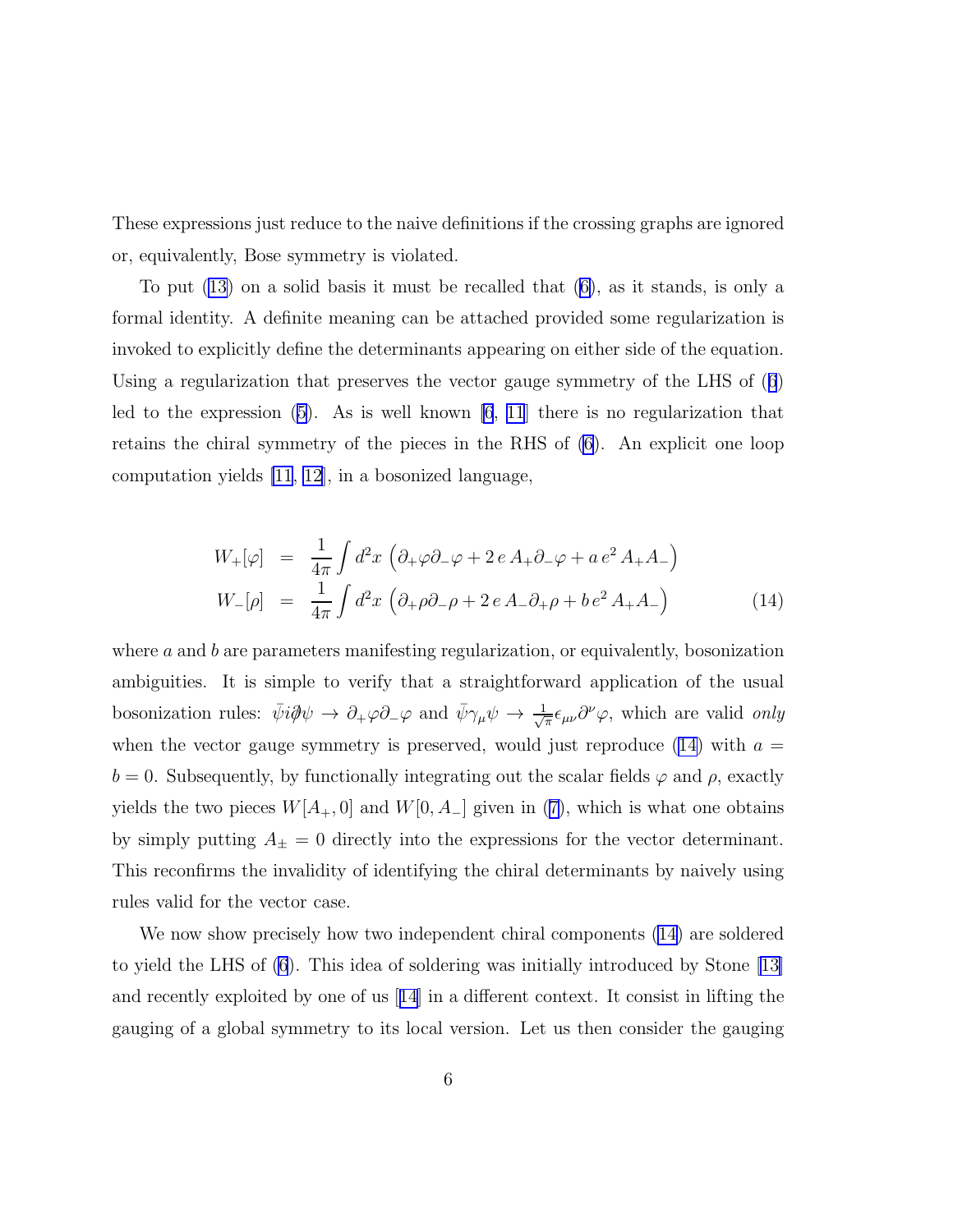<span id="page-6-0"></span>of the following global symmetry of([14\)](#page-5-0)

$$
\delta \varphi = \delta \rho = \alpha \n\delta A_{\pm} = 0
$$
\n(15)

Then it is found from [\(14\)](#page-5-0) that

$$
\delta W_{+}[\varphi] = \int d^{2}x \, \partial_{-}\alpha \, J_{+}(\varphi)
$$
  
\n
$$
\delta W_{-}[\rho] = \int d^{2}x \, \partial_{+}\alpha \, J_{-}(\rho)
$$
\n(16)

where,

$$
J_{\pm}(\eta) = \frac{1}{2\pi} (\partial_{\pm} \eta + e A_{\pm}) \quad ; \quad \eta = \varphi, \rho \tag{17}
$$

Next, introduce the soldering field  $B_\pm$  so that,

$$
W_{\pm}^{(1)}[\eta] = W_{\pm}[\eta] - \int d^2x \, B_{\mp} \, J_{\pm}(\eta) \tag{18}
$$

Then it is easy to verify that the modified action,

$$
W[\varphi,\rho] = W_+^{(1)}[\varphi] + W_-^{(1)}[\rho] + \frac{1}{2\pi} \int d^2x \, B_+ \, B_- \tag{19}
$$

is invariant under an extended set of transformations that includes (15) together with,

$$
\delta B_{\pm} = \partial_{\pm} \alpha \tag{20}
$$

Using the equations of motion, the auxiliary soldering field can be eliminated in favour of the other variables,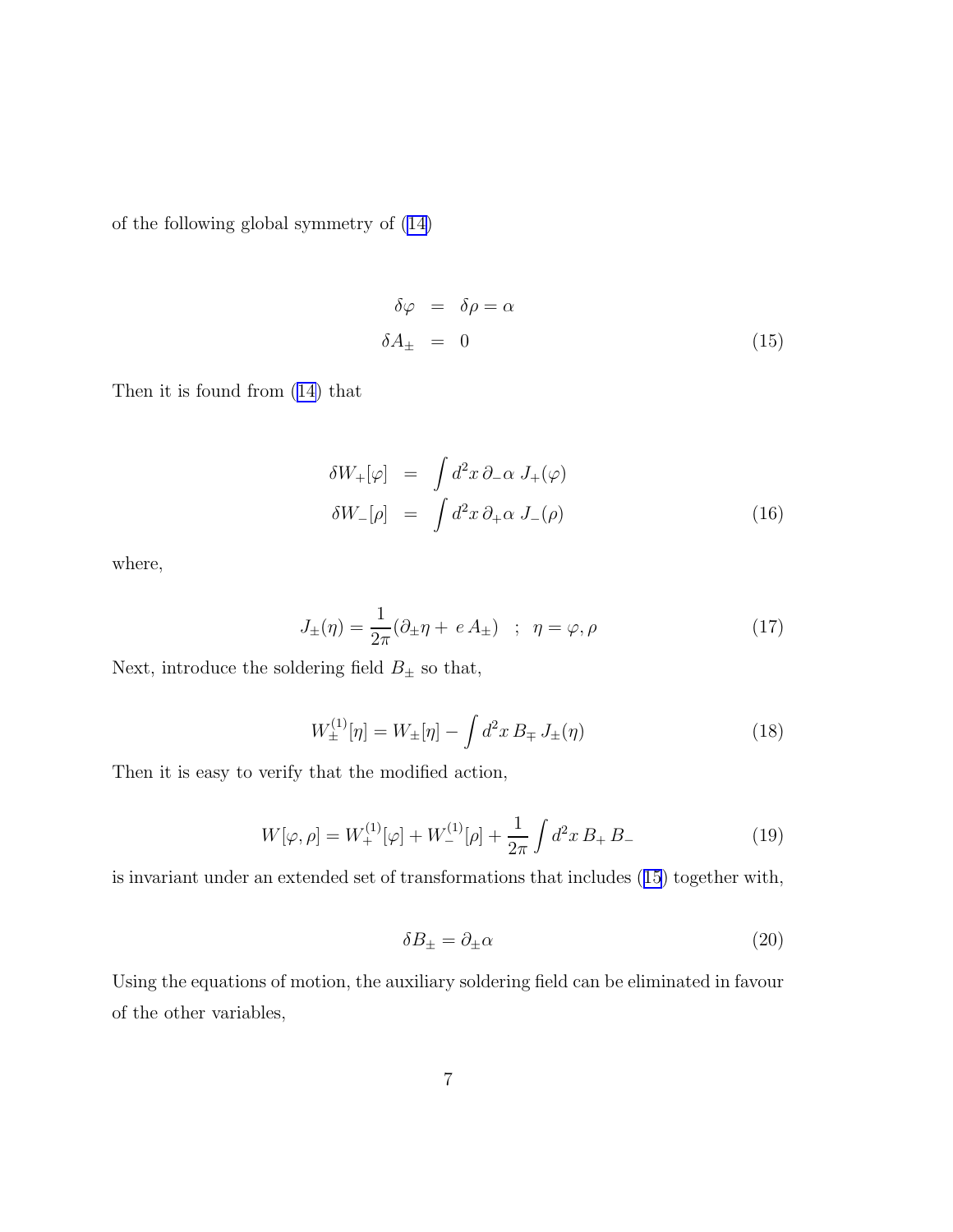$$
B_{\pm} = 2\pi J_{\pm} \tag{21}
$$

<span id="page-7-0"></span>so that the soldered effective action derived from([19\)](#page-6-0) reads,

$$
W[\Phi] = \frac{1}{4\pi} \int d^2x \left\{ \left( \partial_+ \Phi \partial_- \Phi + 2 e A_+ \partial_- \Phi - 2 e A_- \partial_+ \Phi \right) + (a + b - 2) e^2 A_+ A_- \right\} (22)
$$

where,

$$
\Phi = \varphi - \rho \tag{23}
$$

We may now examine the variation of  $(22)$  under the lifted gauge transformations,  $\delta\varphi = \delta\rho = \alpha$  and  $\delta A_{\pm} = \partial_{\pm}\alpha$ , induced by the soldering process. Note that this is just the usual gauge transformation. It is easy to see that the expression in parenthesis is gauge invariant, and by functionally integrating out the  $\Phi$  field one verifies that it reproduces([5\)](#page-2-0). Thus, the soldering process leads to a gauge invariant structure for W provided

$$
a+b-2=0\tag{24}
$$

It might appear that there is a whole one parameter class of solutions. However Bose symmetry imposes a crucial restriction. Recall that in the Feynman graph language this symmetry was an essential ingredient in preserving compatibility between gauge invariance and chiral decomposition. In the soldering process, this symmetry, which is just the left-right (or + −) symmetry in [\(14](#page-5-0)), is preserved with  $a = b$ . Coupled with (24) this fixes the parameters to unity and proves our assertion announced in ([13](#page-4-0)). It may be observed that the soldering process can be carried through for the nonabelian theory as well, and a relation analogous to  $(22)$  is obtained<sup>3</sup>.

<sup>3</sup> see appendix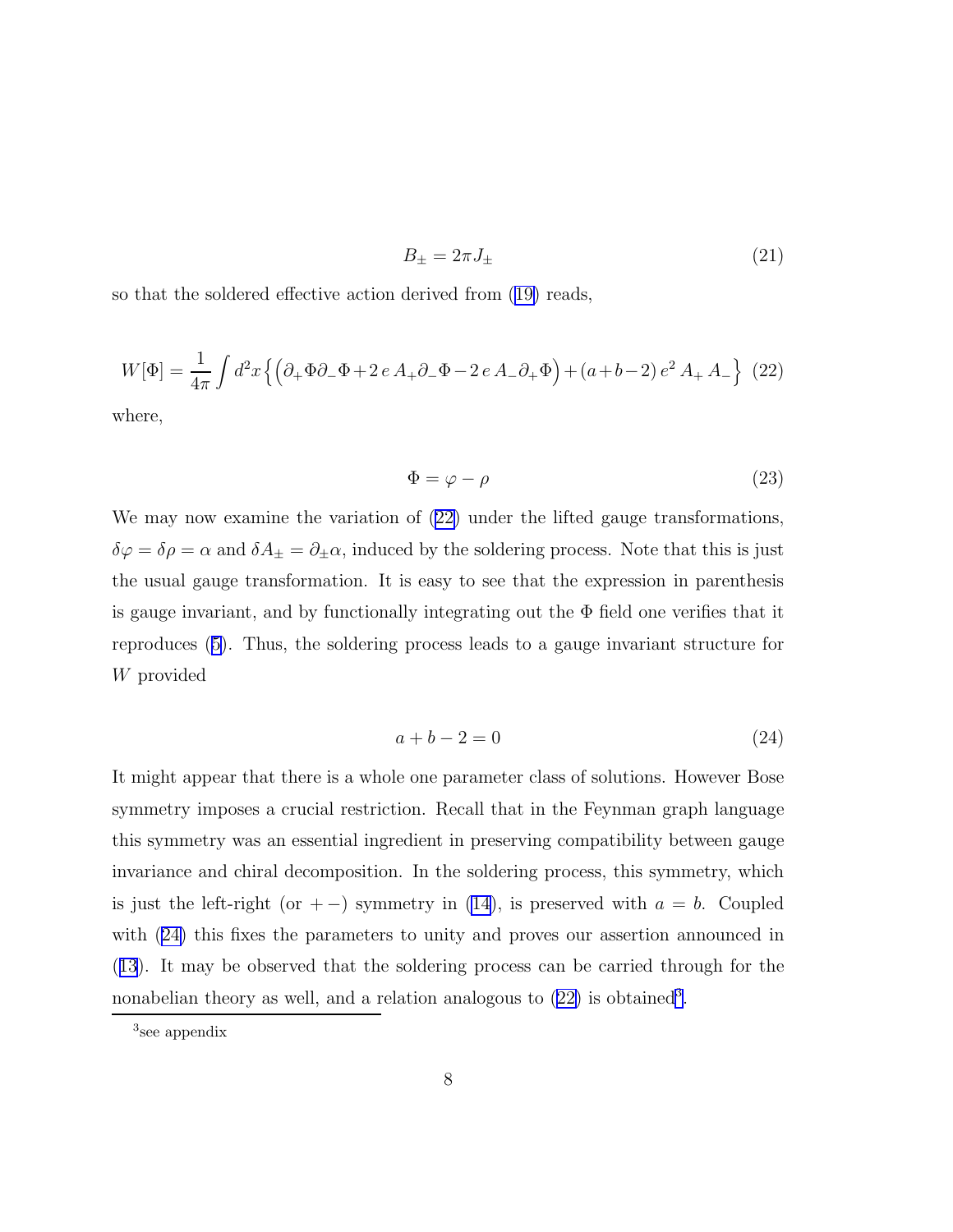<span id="page-8-0"></span>An alternative way of understanding the fixing of parameters is to recall that if a Maxwell term is included in([13](#page-4-0)) to impart dynamics, then this corresponds to the chiral Schwinger model[[11](#page-15-0)]. It was shown that unitarity is violated unless  $a$ (or  $b$ ) $\geq 1$ . Imposing([24\)](#page-7-0) immediately yields  $a = b = 1$  as the only valid answer, showing that the bound gets saturated. It is therefore interesting to note that [\(24](#page-7-0)) together with unitarity leads naturally to a Bose symmetric parametrization. In other words, the chiral Schwinger model may have any  $a \geq 1$ , but if two such models with opposite chiralities are soldered to yield the vector Schwinger model, then the minimal bound is the unique choice. Interestingly, the case  $a = 1$  implies a massless mode in the chiral Schwinger model. The soldering mechanism therefore generates the massive mode of the Schwinger model from a fusion of the massless modes in the chiral Schwinger models.

We have therefore explicitly derived expressions for the chiral determinants([13\)](#page-4-0) which simultaneously preserve the factorization property([6\)](#page-2-0) and gauge invariance of the vector determinant. It was also perceived that the naive way of interpreting the chiral determinants as  $W[A_+, 0]$  or  $W[0, A_-]$  led to the supposed incompatiblity of factorization with gauge invariance since it missed the crossing graphs. Classically these graphs do vanish  $(P_+P_- = 0)$  so that it becomes evident that this incompatibility originates from a lack of properly accounting for the quantum effects. It is possible to interpret this effect, as we will now show, as a typical quantum mechanical interference phenomenon, closely paralleling the analysis in Young's double slit experiment. As a bonus, we provide a new interpretation for the Polyakov-Wiegman [\[2](#page-15-0)] identity. Rewriting([5\)](#page-2-0) in Fourier space as

$$
W[A_+, A_-] = -\frac{N}{2} \int d^2k \left\{ A_+^*(k) \frac{k_-}{k_+} A_+(k) + A_-^*(k) \frac{k_+}{k_-} A_-(k) - 2A_+^*(k) A_-(k) \right\}
$$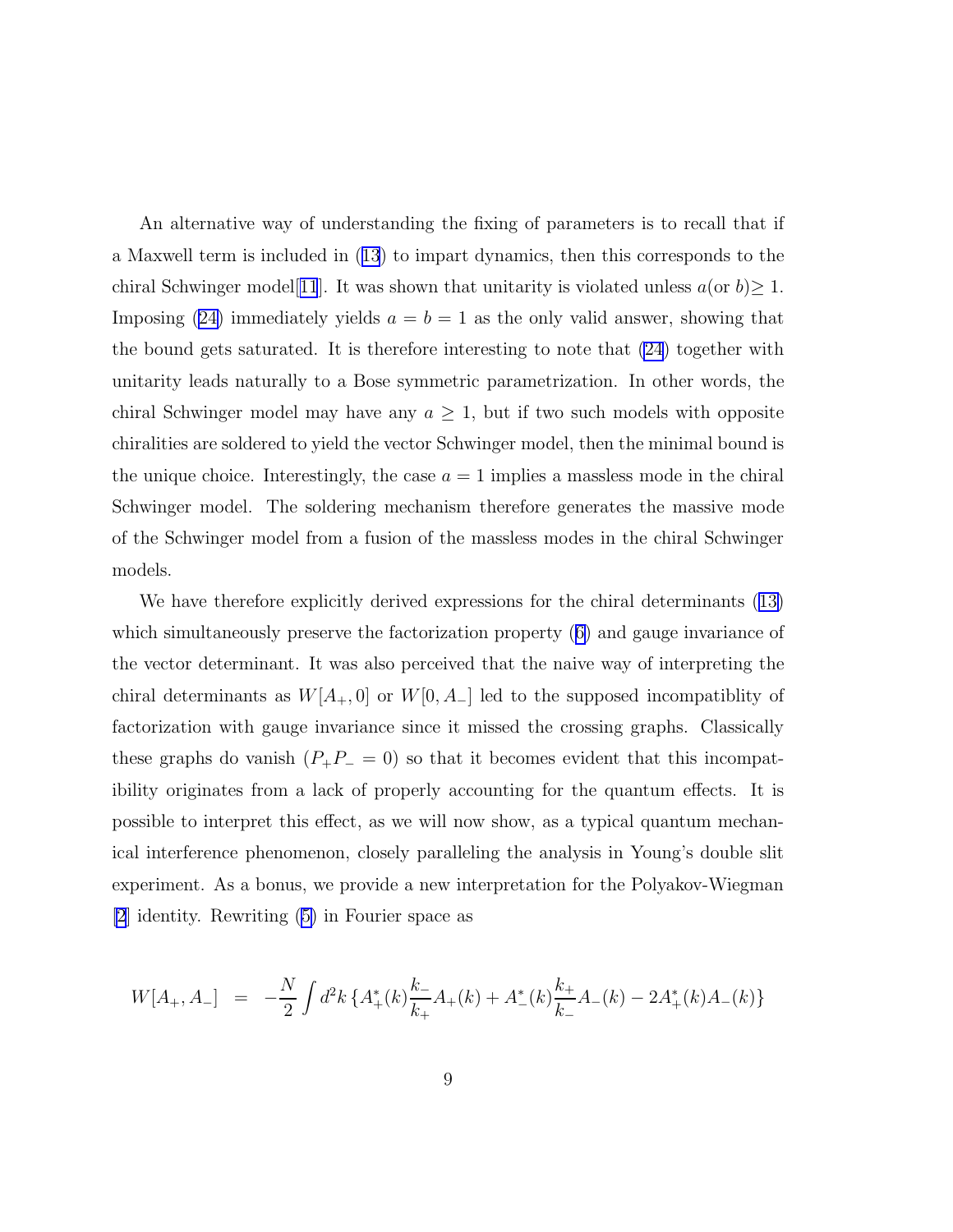$$
= -\frac{N}{2} \int d^2k \, \mid \sqrt{\frac{k_-}{k_+}} A_+(k) - \sqrt{\frac{k_+}{k_-}} A_-(k) \mid^2 \tag{25}
$$

immediately displays the typical quantum mechanical interference phenomenon, in close analogy to the optical example,

$$
W[A_+, A_-] = -\frac{N}{2} \int d^2k \, \left( |\psi_+(k)|^2 + |\psi_-(k)|^2 + 2\cos\theta \psi_+^*(k)\psi_-(k) \right) \tag{26}
$$

with  $\psi_{\pm}(k) = \sqrt{\frac{k_{\pm}}{k_{\pm}}}$  $\frac{k_{\pm}}{k_{\pm}}A_{\pm}(k)$  and  $\theta = \pm \pi$ , simulating the roles of the amplitude and the phase, respectively. Note that in one space dimension, these are the only possible values for the phase angle  $\theta$  between the left and the right movers. The dynamically generated mass arises from the interference between these movers, thereby preserving gauge invariance. Setting either  $A_+$  or  $A_-$  to vanish, destroys the quantum effect, very much like closing one slit in the optical experiment destroys the interfernce pattern. Although this analysis was done for the abelian theory, it is straitghtforward to perceive that the effective action for a nonabelian theory can also be expressed in the form of an absolute square [\(25](#page-8-0)), except that there will be a repetition of copies depending on the group index. This happens because only the two-legs graph has an ultraviolet divergence, leading to the interference (mass) term. The higher legs graphs are all finite, and satisfy the naive factorization property.

It is now simple to see that [\(25\)](#page-8-0) represents an abelianized version of the Polyakov Wiegman identity by making a familiar change of variables,

$$
A_{+} = \frac{i}{e} U^{-1} \partial_{+} U
$$
  
\n
$$
A_{-} = \frac{i}{e} V \partial_{-} V^{-1}
$$
\n(27)

where, in the abelian case, the matrices  $U$  and  $V$  are given as,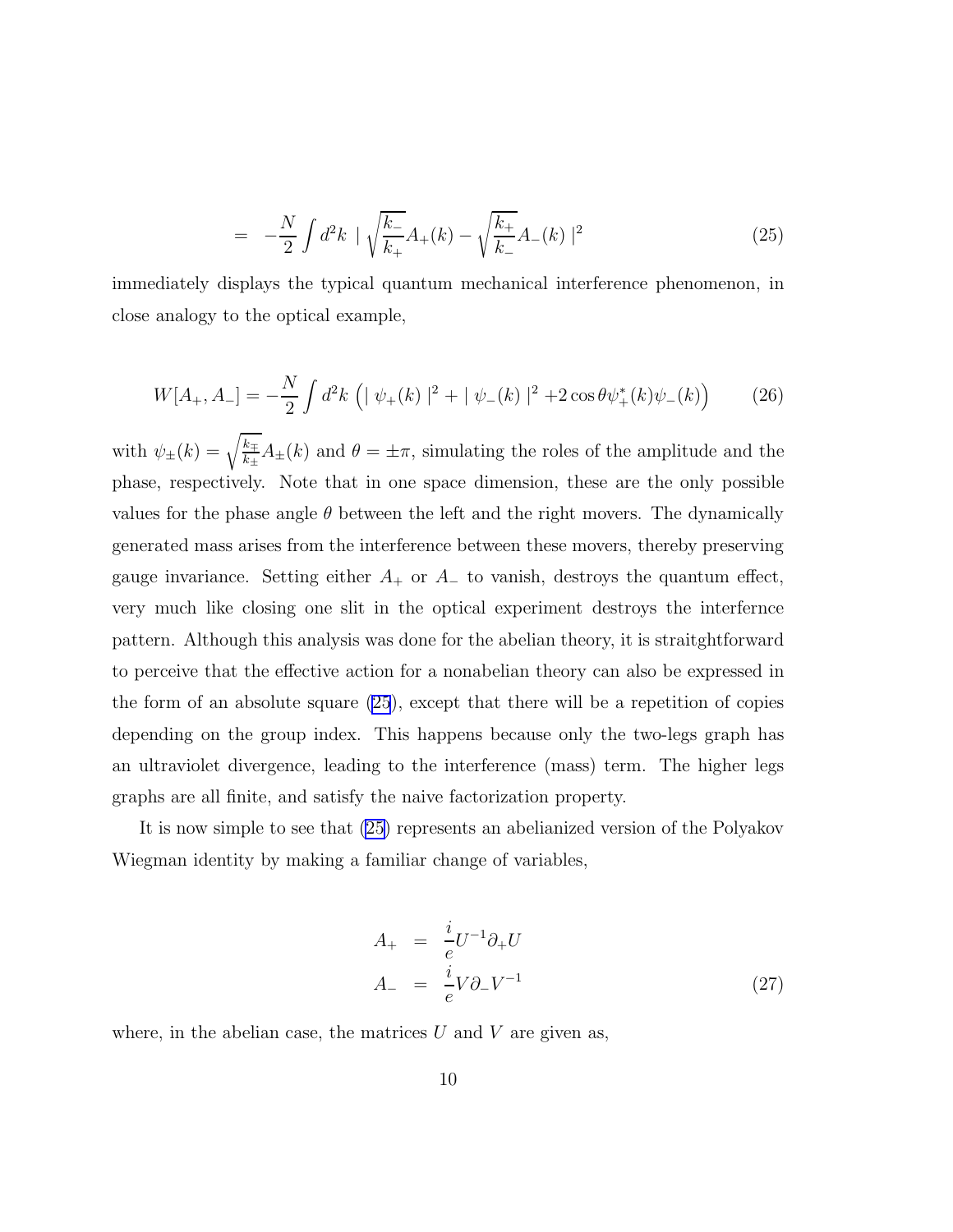$$
U = \exp\{i\varphi\} \quad ; \quad V = \exp\{-i\rho\} \quad ; \quad UV = \exp\{i\Phi\} \tag{28}
$$

with $\Phi$  being the gauge invariant soldered field introduced in ([23](#page-7-0)). It is possible to recast [\(25](#page-8-0)), in the coordinate space, as

$$
W[UV] = W[U] + W[V] + \frac{1}{2\pi} \int d^2x \left( U^{-1} \partial_+ U \right) \left( V \partial_- V^{-1} \right) \tag{29}
$$

which is the Polyakov-Wiegman identity, satisfying gauge invariance. The result can be extended to the nonabelian case since, as already mentioned, the nontrivial interference term originates from the two-legs graph which has been taken into account. It is now relevant to point out that the important crossing piece in either [\(25](#page-8-0)) or (29) is conventionally[[2, 1](#page-15-0)] interpreted as a contact (mass) term, or a counterterm, necessary to restore gauge invariance. In our analysis, on the contrary, this term was uniquely specified from the interference between the left and right movers in one space dimension, automatically providing gauge invariance. This is an important point of distinction.

To conclude, our analysis clearly revealed that no obstruction to gauge invariance is posed by the chiral decomposition of the 2D fermionic determinant. The claimed obstruction actually results from an incorrect interpretation of the chiral determinants. Bose symmetry gave a precise way of making sense of these determinants which were explicitly computed by considering the dual descriptions of decomposition as well as soldering. The close interplay between Bose symmetry and gauge invariance was illustrated in both these ways of looking at the fermionic determinant. At the dynamical level it was also shown how this symmetry is instrumental in fusing the massless modes of the left and right chiral Schwinger models to yield the single massive mode of the vector Schwinger model. Indeed it was explicitly shown that this mass generation is the quantum interference effect between the two chiralities, closely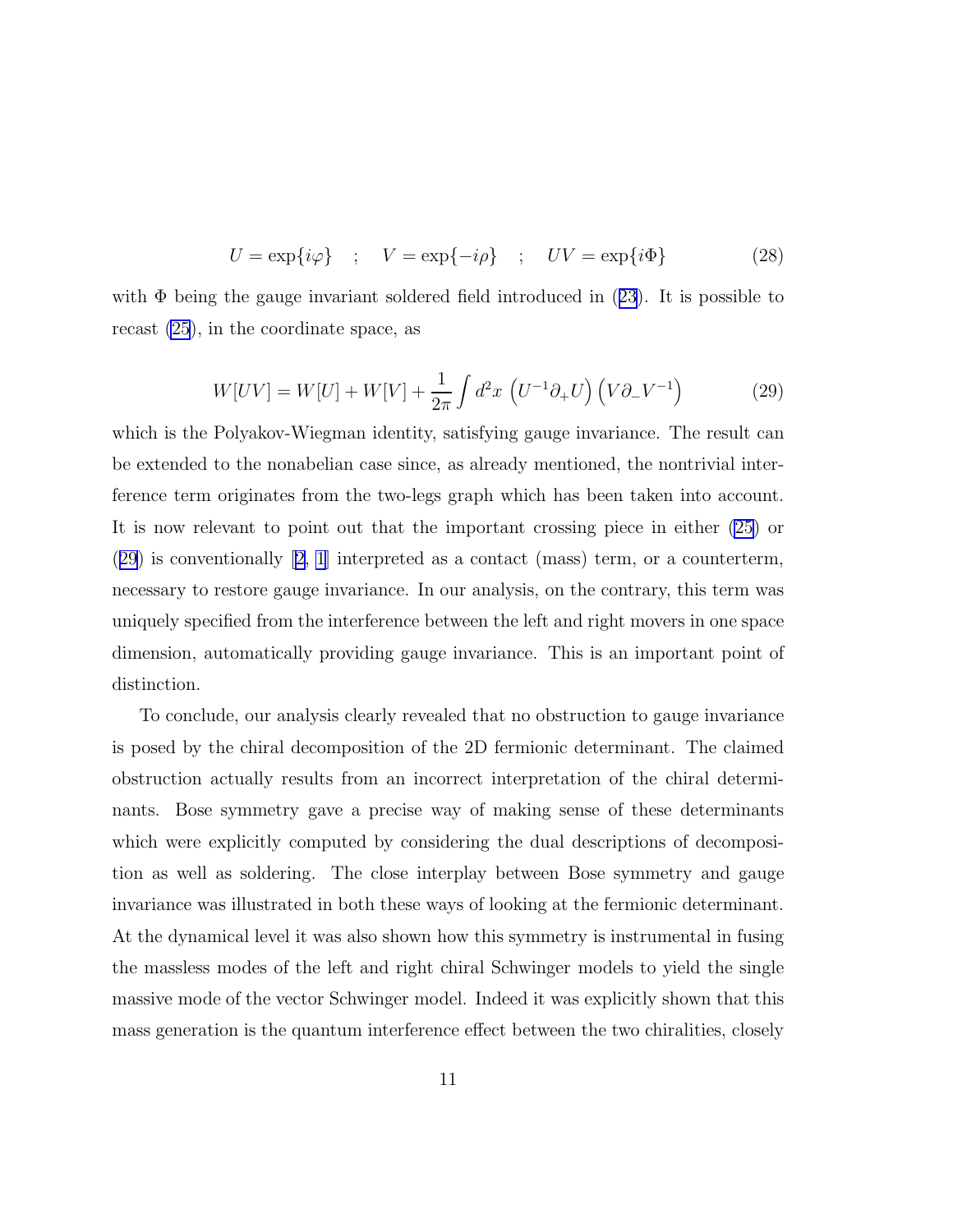resembling the corresponding effect in the double slit optical experiment. This led us to provide a novel interpretation of the Polyakov-Wiegman identity.

Our analysis indicated that the  $a = 1$  regularisation for the determinant of the Chiral Schwinger Model was important leading to interesting effects. This parametrisation was also found to be useful in a different context[[15](#page-16-0)]. On the other hand much of the usual analyses is confined to the  $a = 2$  sector [\[16\]](#page-16-0).

Finally, to put this work in a proper perspective it may be useful to once again remind the importance of Bose symmetry. It is an essential ingredient in getting the classic ABJ anomaly from the triangle graph [\[9](#page-15-0), [10\]](#page-15-0). Just imposing gauge invariance on the vector vertices does not yield the cherished result. Bose symmetry coupled with gauge invariance does the job. This symmetry also played a crucial role in providing a unique structure for the 1-cocycle that is mandatory for smooth bosonization[[5, 3\]](#page-15-0). It is therefore not surprising that Bose symmetry provided the definite guideline in preserving the compatibility between gauge invariance and chiral decomposition or soldering.

Acknowledgments. One of the authors (RB) thanks the members of the Department of Physics of UFRJ for their kind hospitality and CNPq for providing financial support. The other authors are partially supported by CNPq, CAPES, FINEP and FUJB , Brasil.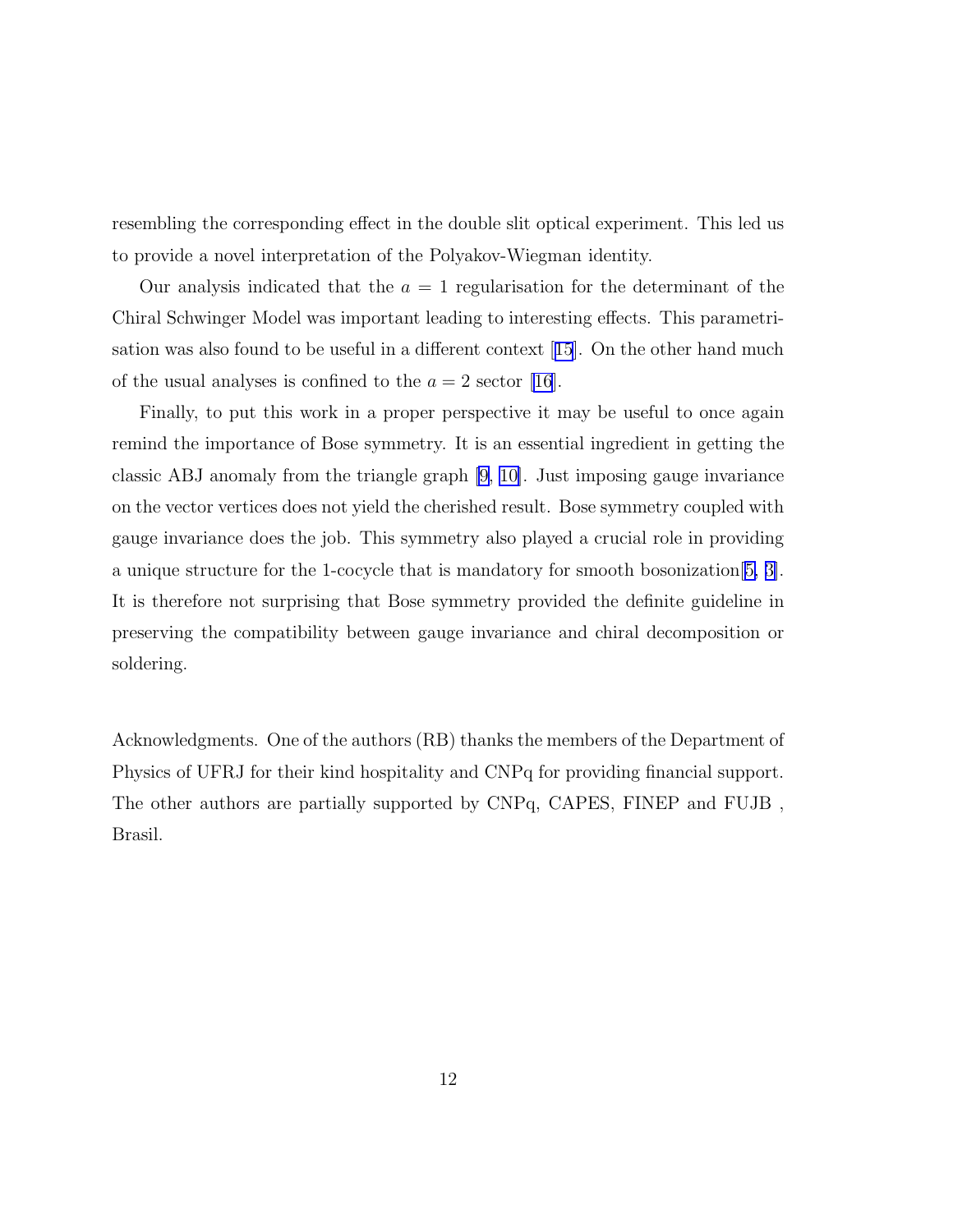## <span id="page-12-0"></span>APPENDIX

Here we explicitly show the soldering mechanism in the nonabelian context. The expressions for the chiral determinants analogous to([14\)](#page-5-0) are given by [\[17](#page-16-0)],

$$
W_{+}[g] = I_{wzw}^{(-)}[g] - \frac{ie}{2\pi} \int d^{2}x tr(A_{+}g^{-1}\partial_{-}g) - \frac{e^{2}a}{4\pi} \int d^{2}x tr(A_{+}A_{-})
$$
  
\n
$$
W_{-}[h] = I_{wzw}^{(+)}[h] - \frac{ie}{2\pi} \int d^{2}x tr(A_{-}h^{-1}\partial_{+}h) - \frac{e^{2}b}{4\pi} \int d^{2}x tr(A_{+}A_{-})
$$
(30)

where the Wess-Zumino-Witten functional at the critical point  $(n = \pm 1)$  is given by (for details and the original papers, see[[1](#page-15-0)]),

$$
I_{wzw}^{\pm}[k] = \frac{1}{4\pi} \int d^2x tr(\partial_+ k \partial_- k^{-1}) \mp \frac{1}{12\pi} \Gamma_{wz}[k] \quad ; k = g, h \tag{31}
$$

with the familiar Wess-Zumino term defined over a 3D manifold with the two-dimensional Minkowski space-time as its boundary,

$$
\Gamma_{wz}[k] = \int d^3x \epsilon^{lmn} \, tr(k^{-1}\partial_l k \, k^{-1}\partial_m k \, k^{-1}\partial_n k) \tag{32}
$$

In the above equations g and h are the elements of some compact Lie group and the parameters a and b manifest the regularisation or bosonisation ambiguities. Let us next consider the gauging of the global right and left chiral symmetries analogous to  $(15),$  $(15),$  $(15),$ 

$$
\delta g = \omega g
$$
  
\n
$$
\delta h = h\omega
$$
  
\n
$$
\delta A_{\pm} = 0
$$
\n(33)

where  $\omega$  is an infinitesimal element of the algebra of the corresponding group. Note the order of  $\omega$  which occurs once from the left and once from the right to properly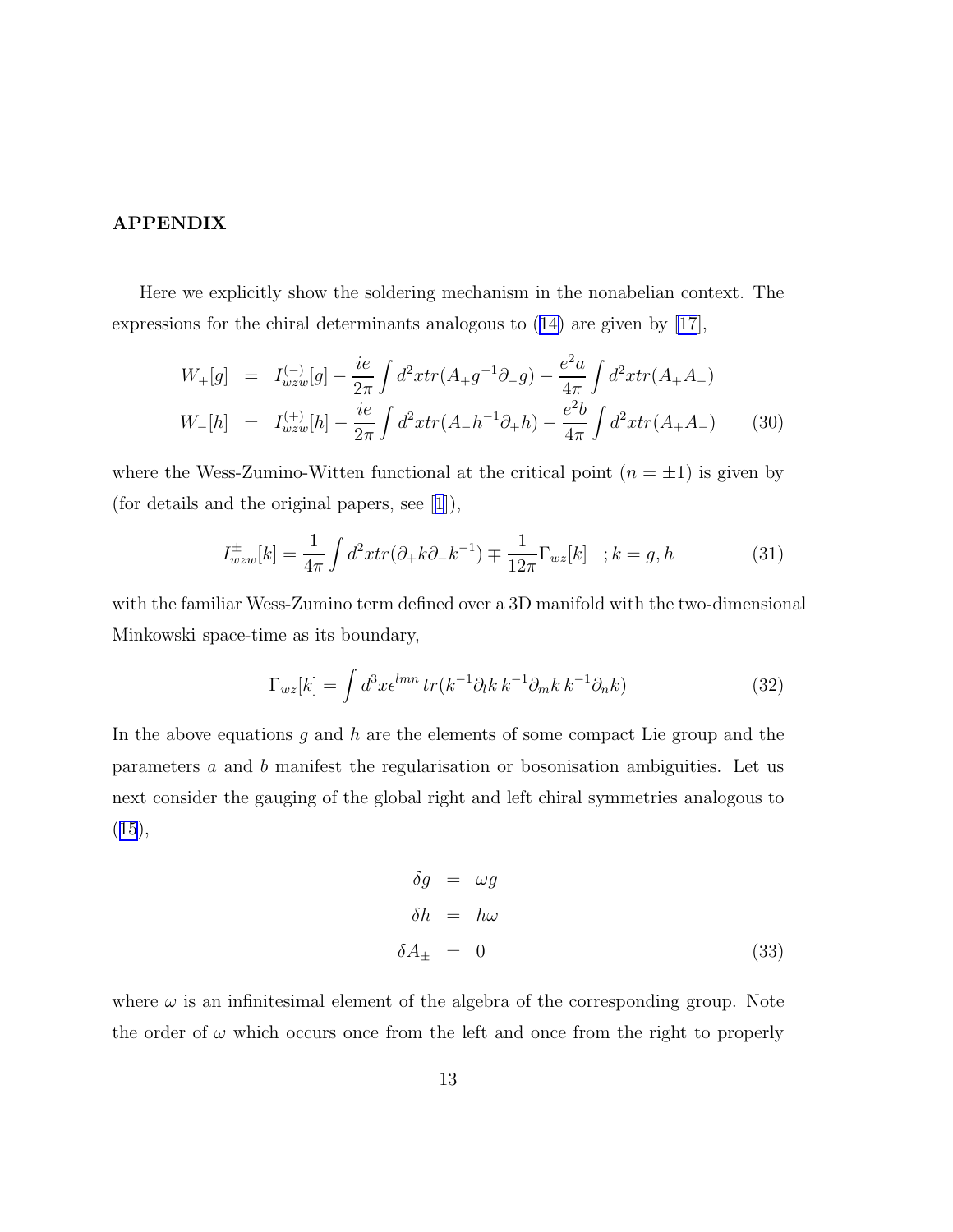<span id="page-13-0"></span>account for the two chiralities. In the abelian example, this just commutes and the ordering is unimportant leading to a unique transformation in [\(15\)](#page-6-0). Under [\(33](#page-12-0)), the relevant variations are found to be,

$$
\delta W_{+}[g] = \int d^{2}x tr(\partial_{-}\omega J_{+}(g))
$$
  
\n
$$
\delta W_{-}[h] = \int d^{2}x tr(\partial_{+}\omega J_{-}(h))
$$
\n(34)

where,

$$
J_{\pm} = \frac{-1}{2\pi} \left( \partial_{\pm} k k^{-1} + i e k A_{\pm} k^{-1} \right) \tag{35}
$$

Now introduce the soldering field  $B_{\pm}$  which transforms as,

$$
\delta B_{\pm} = \partial_{\pm} \omega - [B_{\pm}, \omega] \tag{36}
$$

whose abelian version just corresponds to [\(20](#page-6-0)). Then it may be checked that the following effective action,

$$
W[g,h] = W_+[g] + W_-[h] - \int d^2x \, tr\left(B_-J_+(g) + B_+J_-(h) + \frac{1}{2\pi}B_+B_-\right) \tag{37}
$$

is invariant under the complete set of transformations. The auxiliary soldering field is eliminated, as usual, in favour of the other variables, by using the equations of motion,

$$
B_{\pm} = -2\pi J_{\pm}(k) \tag{38}
$$

The soldered effective action directly follows from (37) on substituting this solution,

$$
W[G] = I_{wzw}^{+}[G] + \frac{ie}{2\pi} \int d^{2}x tr\left(A_{-}G^{-1}\partial_{+}G - A_{+}\partial_{-}GG^{-1}\right)
$$

$$
- \frac{e^{2}}{2\pi} \int d^{2}x tr\left(A_{+}G A_{-}G^{-1} - \frac{a+b}{2}A_{+}A_{-}\right)
$$
(39)

where  $G = g^{-1}h$ . Once again gauge invariance under the conventional set of transformations in which  $A_{\pm}$  changes as a potential, is recovered only if  $a + b = 2$ , exactly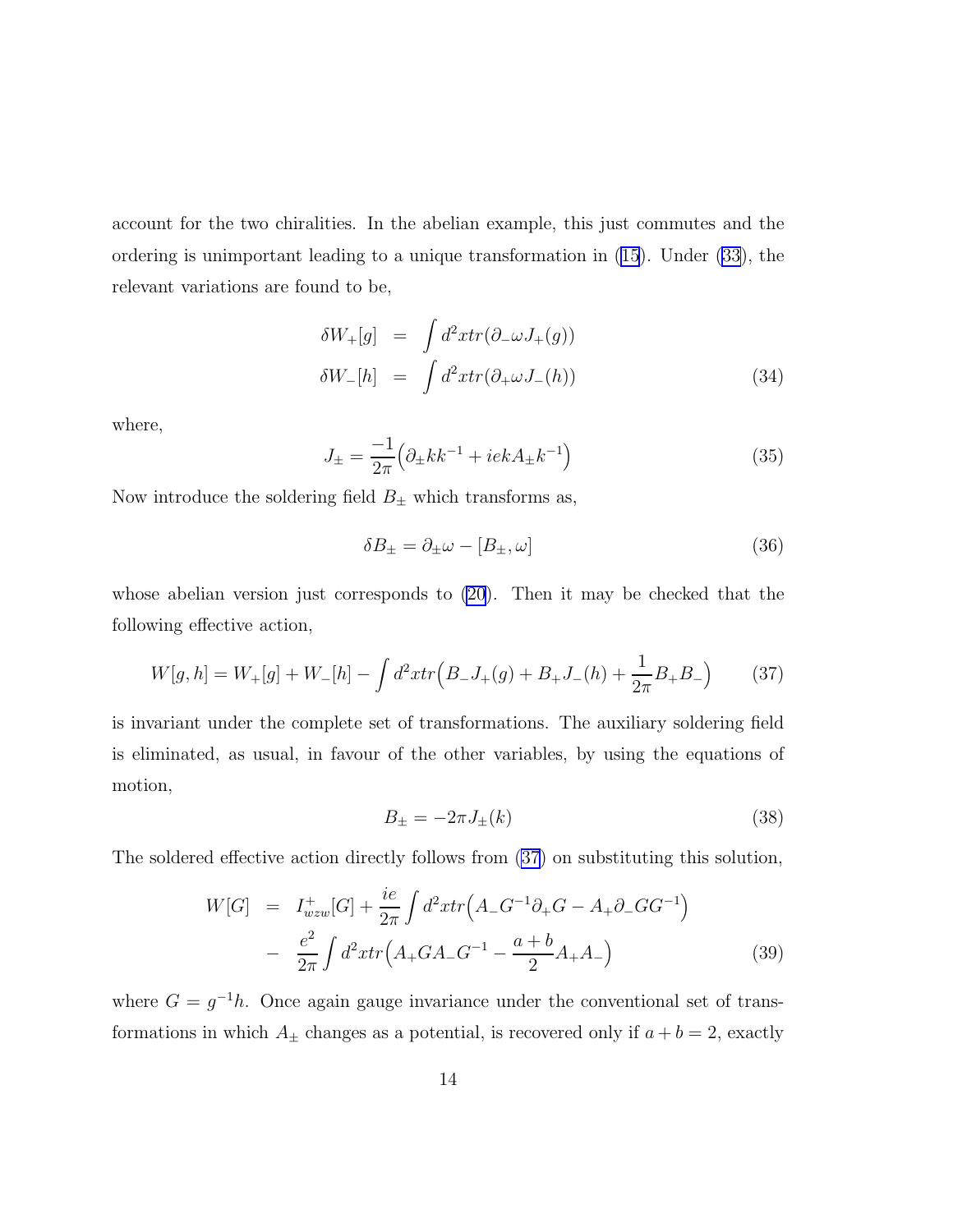as happened in the abelian case. Imposing Bose symmetry leads to the unique choice  $a = b = 1$ , completely determining the structure for the separate chiral components. Incidentally, by including the Yang-Mills term to impart dynamics so that these models become chiral  $QCD_2$ , it was found that unitarity could be preserved only for  $a, b \ge 1$  [\[17](#page-16-0)]. Coupled with the above noted restriction, this leads to the Bose symmetric parametrisation. It is easy to see that([39\)](#page-13-0) reduces to the abelian result [\(22](#page-7-0)) by setting  $G = \exp(i\Phi)$ . Observe that the soldering was done among the chiral components having opposite critical points. Any other combination would fail to reproduce the gauge invariant result. Indeed the gauge invariant effective action, being a functional of  $G = g^{-1}h$ , can be obtained by soldering effective actions (which are functionals of g and h) with opposite criticalities since changing  $g \to g^{-1}$  converts the Wess-Zumino-Witten functional from one criticality to the other. The relevance of opposite criticality was also noted in another context involving smooth nonabelian bosonisation[[4\]](#page-15-0).

This nonabelian exercise, however, clearly reveals that the physics of the problem of chiral soldering (or decomposition) and the role of Bose symmetry is contained in the abelian sector. The rest is a matter of technical detail. Indeed, following similar steps, it is also possible to discuss chiral decomposition for the nonabelian case and obtain identical conclusions.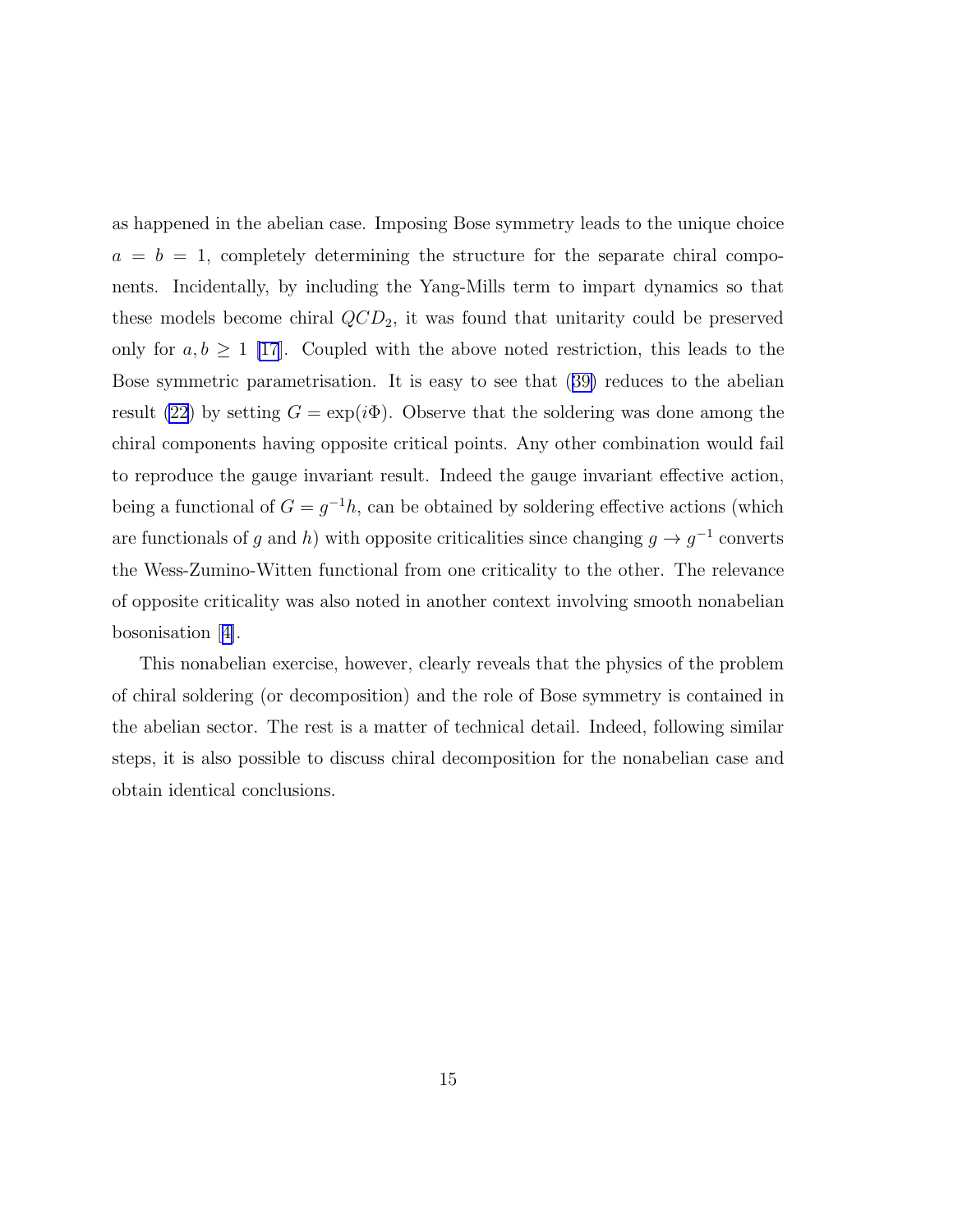## <span id="page-15-0"></span>References

- [1] For a review see, E. Abdalla, M.C.B. Abdalla and K.D. Rothe, Nonperturbative Methods in Two Dimensional Quantum Field Theory, World Scientific, Singapore, 1991; E. Abdalla and M.C.B. Abdalla, Phys. Reps. 265 (1996) 253, and references therein.
- [2] A. Polyakov and P. Wiegman, Phys. Lett. B131 (1983) 121; B141 (1984) 223.
- [3] P.H.Damgaard, H.B.Nielsen, and R.Sollacher, Nucl. Phys. B414 (1994) 541.
- [4] P.H.Damgaard and R.Sollacher, Phys. Lett. B 322 (1994) 131 and Nucl. Phys. B 433 (1995) 671.
- [5] R. Banerjee Nucl. Phys. B445 (1995) 516.
- [6] See, for instance, R. Jackiw, Diverse Topics in Theoretical and Mathematical Physics, World Scientific, Singapore, 1995.
- [7] J.Schwinger, Phys. Rev. 128 (1962) 2425.
- [8] L. Alvarez-Gaume and E. Witten, Nucl.Phys.B234 (1983) 269.
- [9] L. Rosenberg, Phys. Rev. 129 (1963) 2786.
- [10] S.L. Adler, Lectures in Elementary Particles and Quantum Field Theory, S.Deser et al. eds., 1970, Brandeis Lectures, MIT Press, Cambridge.
- [11] R. Jackiw and R. Rajaraman, Phys. Rev. Lett. 54 (1985) 1219; 2060(E).
- [12] R. Banerjee, Phys. Rev. Lett. 56 (1986) 1889.
- [13] M. Stone, University of Illinois Preprint, ILL-TH-28-89.